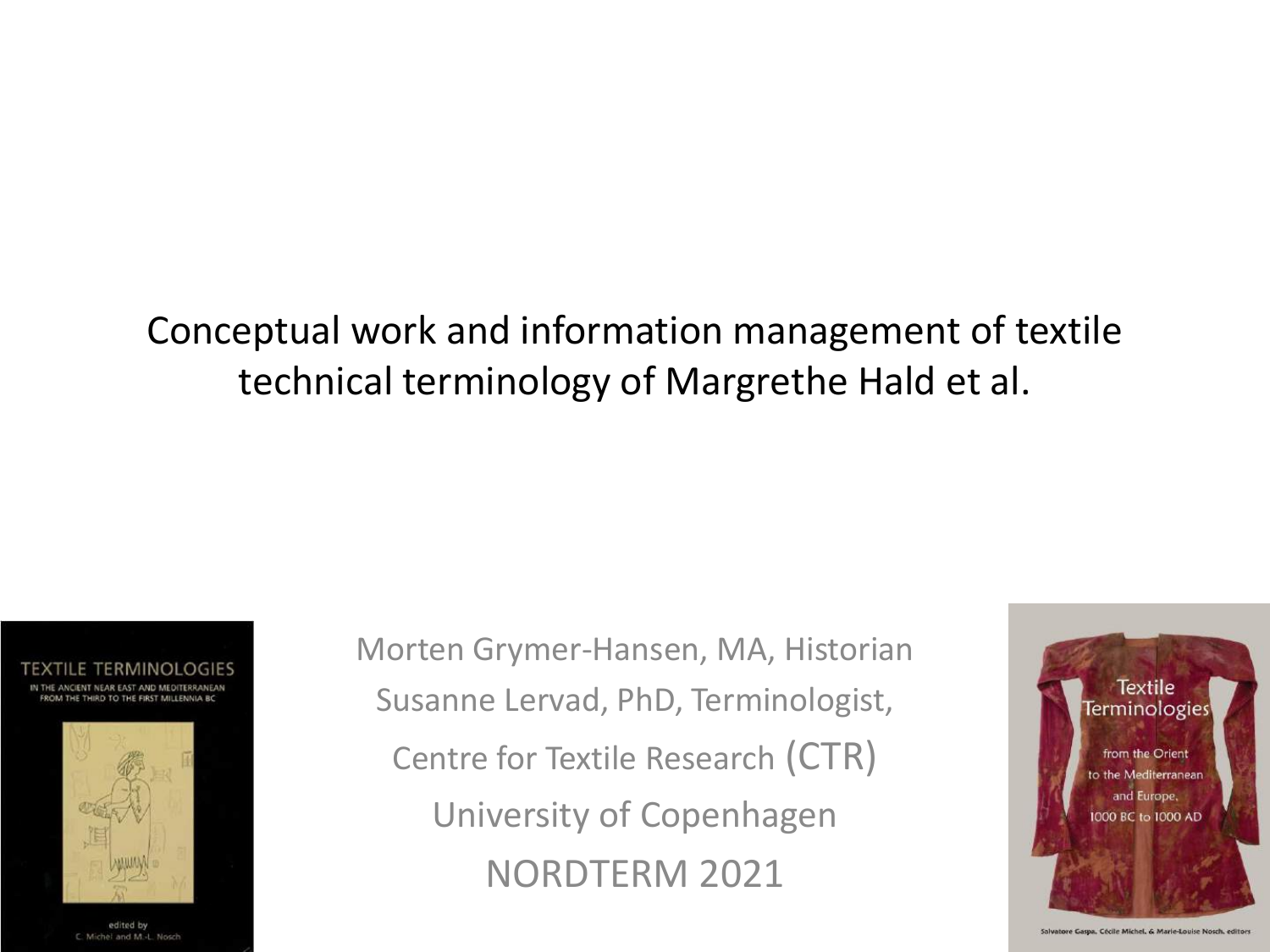# Textile terminology work at CTR

- C. Michel & M.-L. Nosch, Textile Terminologies in the Ancient Near East and Mediterranean from the Third to the First Millennia BC, ATS 8, Oxford : Oxbow Books, 2010
- S. Lervad, P. Flemestad, L. Weilgaard Christensen, ToTh seminar (Terminologie et ontologie) : Verbal and Nonverbal Representation in Terminology, 2016, CTR, KU
- https://hal.archives-ouvertes.fr/hal-01354950v1
- S. Gaspa, C. Michel and M.-L. Nosch*, Textile Terminologies from the Orient to the Mediterranean and Europe, 1000 BC to 1000 AD, Zea E-Books,* University Nebraska-Lincoln, 2017
- https://digitalcommons.unl.edu/zeabook/56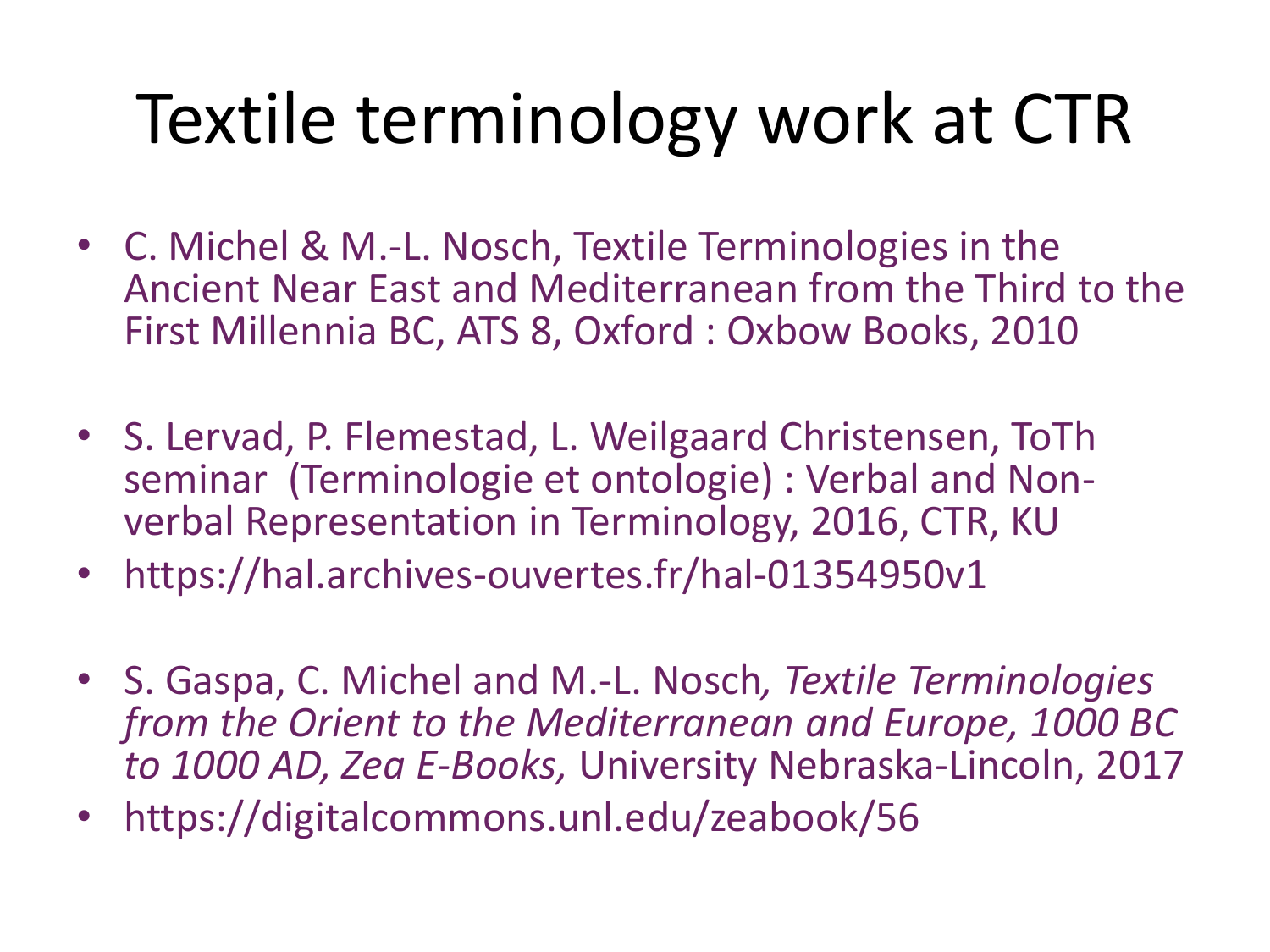#### The Hald archive and research at CTR

- Dr.phil. Margrethe Hald (1897-1982)
- Spread of material across several institutions and people
- National Archives of Denmark, National Museum of Denmark & CTR
- Margrethe Hald the Life and Work of a Textile [Pioneer: new insights and perspectives](https://ctr.hum.ku.dk/research-programmes-and-projects/margrethe-hald/) – University of Copenhagen (ku.dk)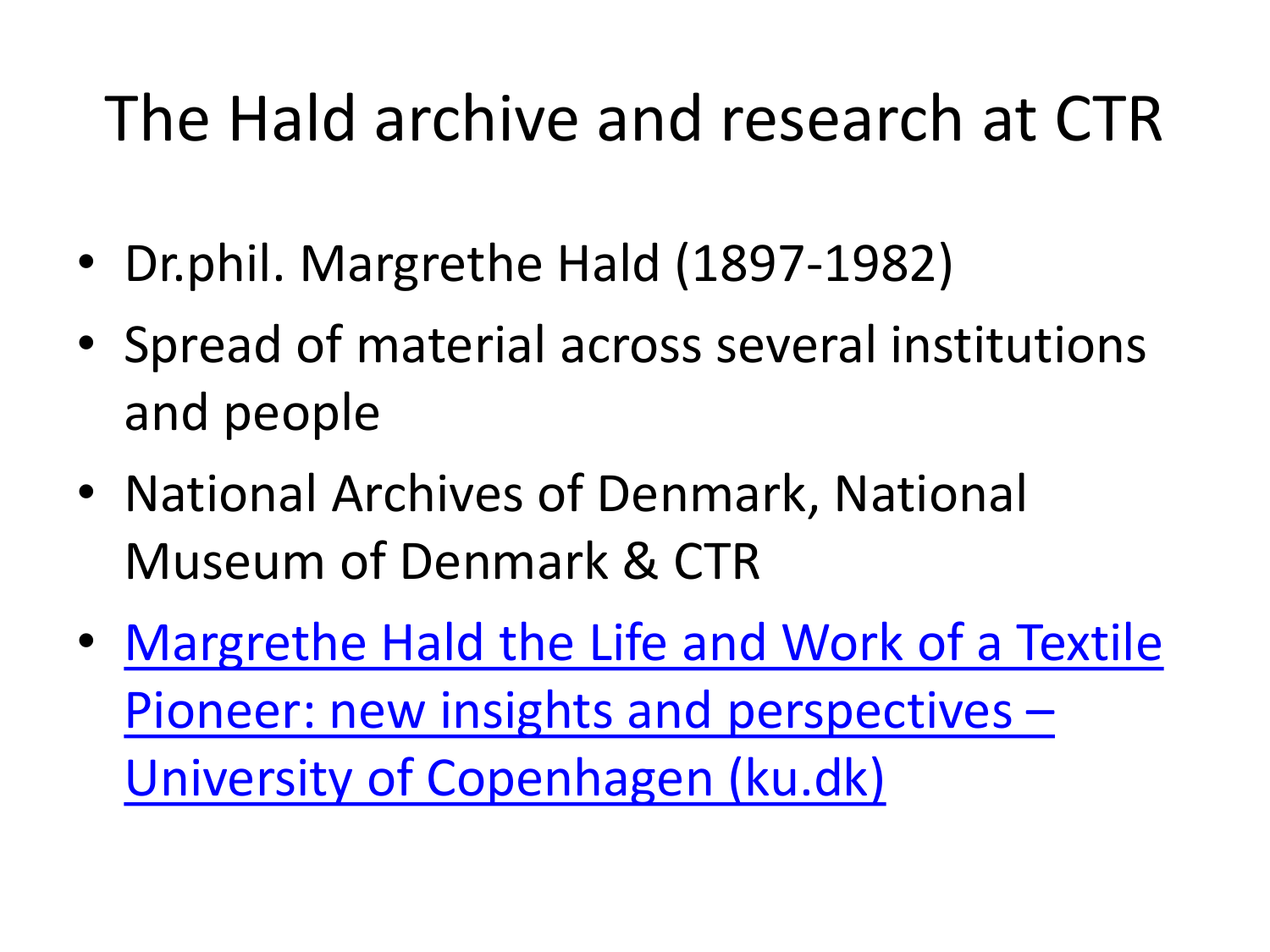# Hald and the 'friendship-network'

- Marta Hoffmann (1913-2001)
- Agnes Geijer (1898-1989)
- Toini-Inkeri Kaukonen (1913-1994)
- Elsa E. Guðjónsson (1924-2010)
- Elisabeth Strömberg (1906-1970)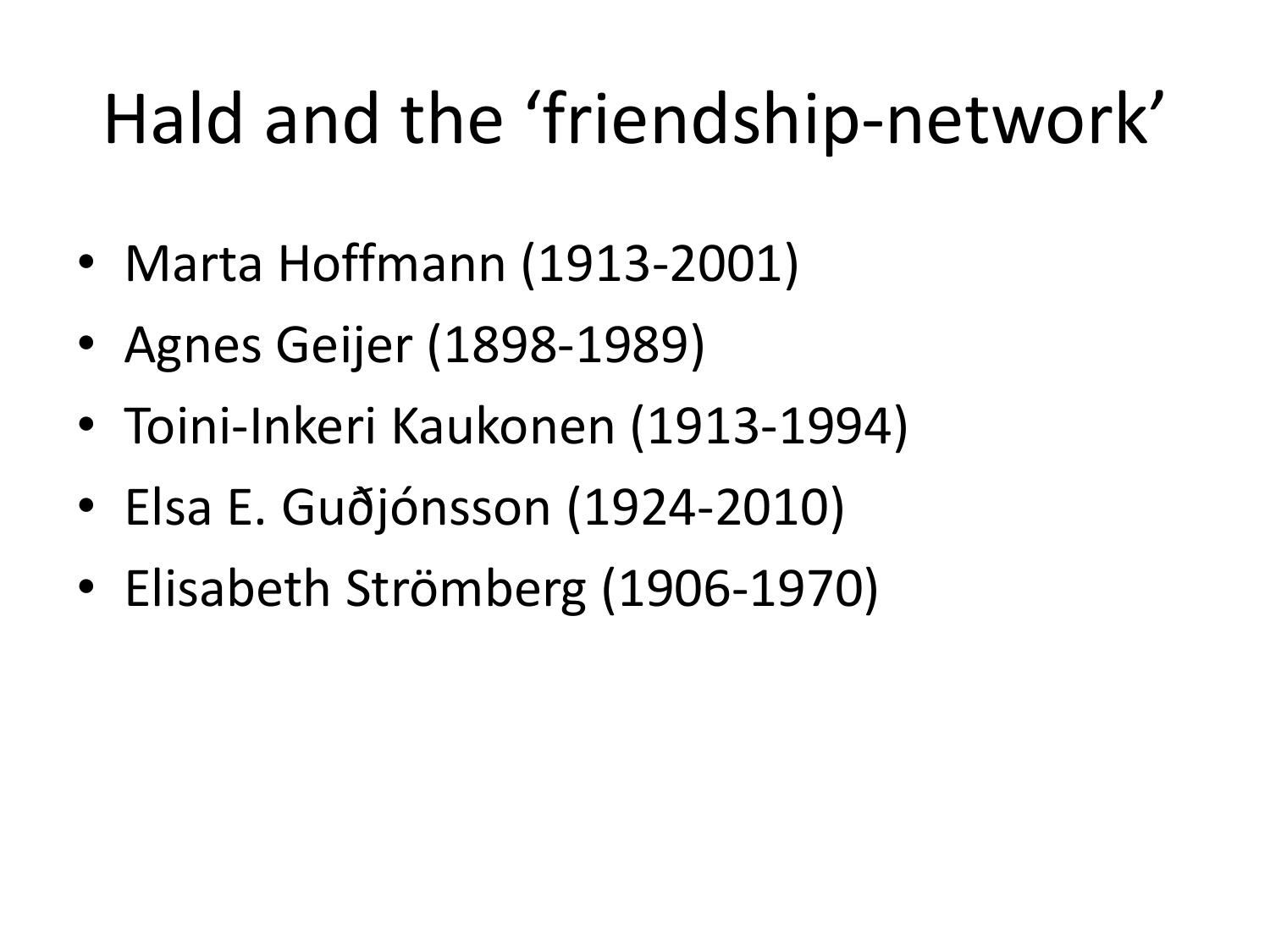#### Nordic textile vocabularies

CENTRE INTERNATIONAL D'ETUDE DES TEXTILES ANCHENS 34. Rue de la Ghatiel - LVON P **NORDISK TEXTILTEKNISK TERMINOLOGI VÄVNADER** 

MED ENGELSKA, FRANSKA OCH TYSKA PARALLELLTERMER ENLIGT

C. I. E. T. A.

#### **TERMINOLOGIE TEXTILE EN LANGUES SCANDINAVES**

**TISSUS** NOIS - NORVEGIEN - SUÉDOIS - ANGLAIS - FRANÇAIS - ALLEMAND  $1067$ 



STROMBERG/GEIJER/HALD/HOFFMANN

#### **NORDISK TEXTILTEKNISK TERMINOI**

Förindustriell vävnadsproduktion

JOHAN GRUNDT TANUM FORLAG, OSLO 1974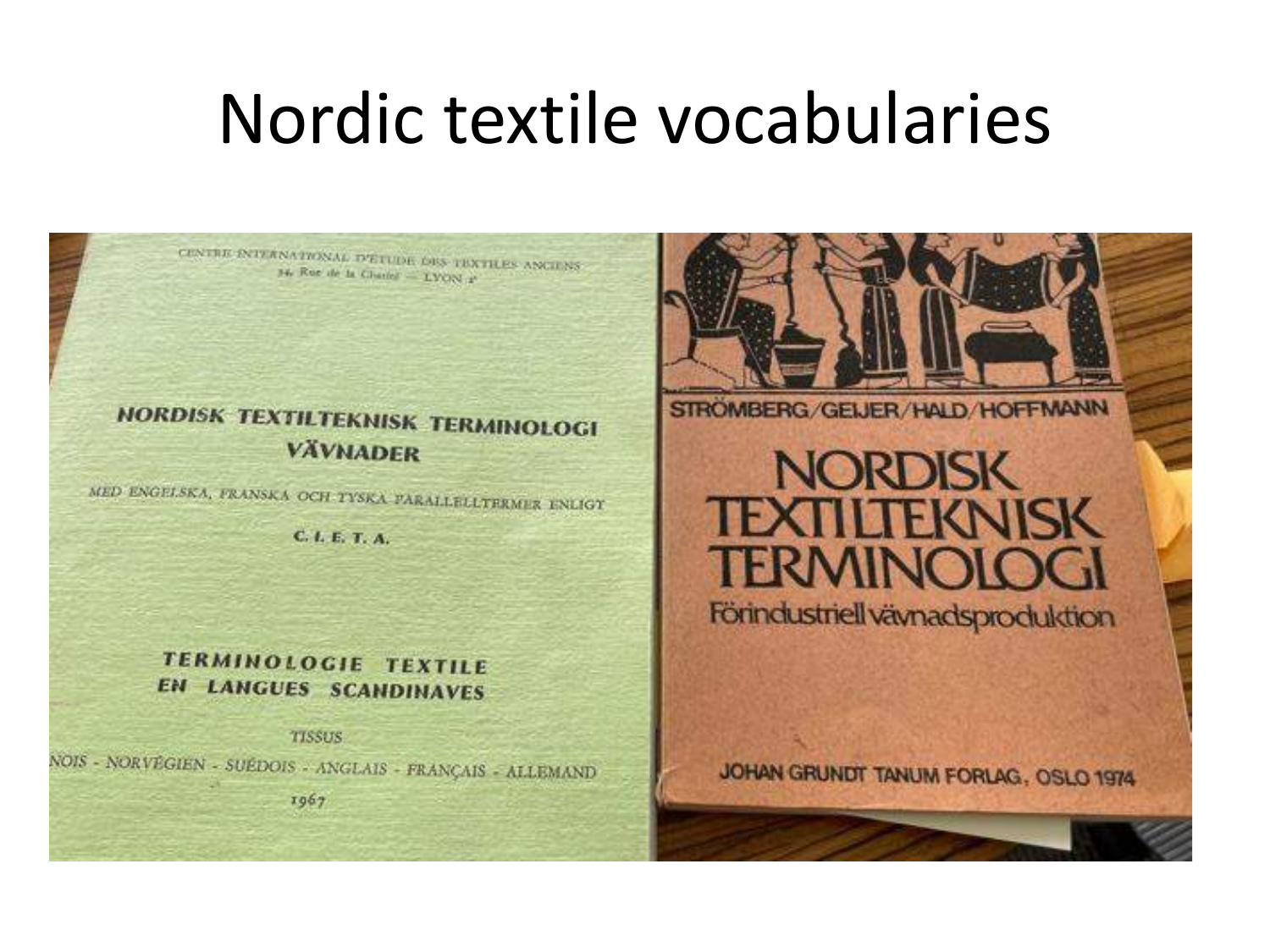## CIETA and NTT: multilingual terminology

- Nordisk Textilteknisk Terminologi, Vävnader: Cieta 1967: sv, da, nor, en, fr, ty , Centre International d'Etude des Textiles Anciens
- Nordisk Tekstilteknisk Terminologi (NTT) 1974 Dictionnary: First edition: sv,da,is, no, fi, en, fr, ty , Johan Grundt Tanum Forlag, Oslo
- Nordisk Tekstilteknisk Terminologi (NTT 1979) Second edition: sv, da, is, no, fi, fr, ty, en Johan Grundt Tanum Forlag, Oslo

online edition :https://historicaltextiles.org/dictionary/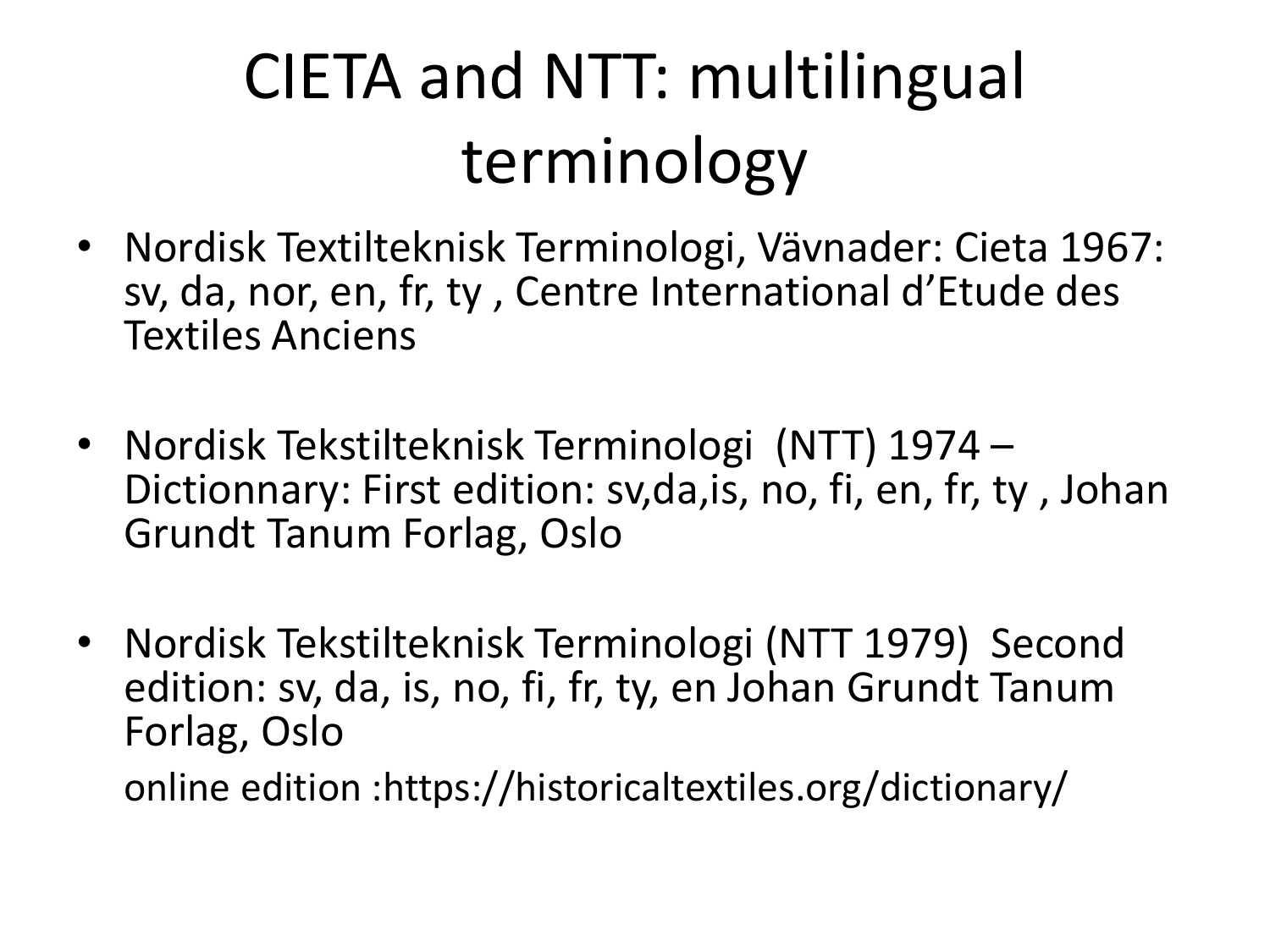# SATIN, ATLASBINDNING

- da: satin, atlask
- is: satín, ormeldúkur
- no: sateng
- fi: pomsi, satiini
- en: satin
- fr: satin
- ty: Atlasbindung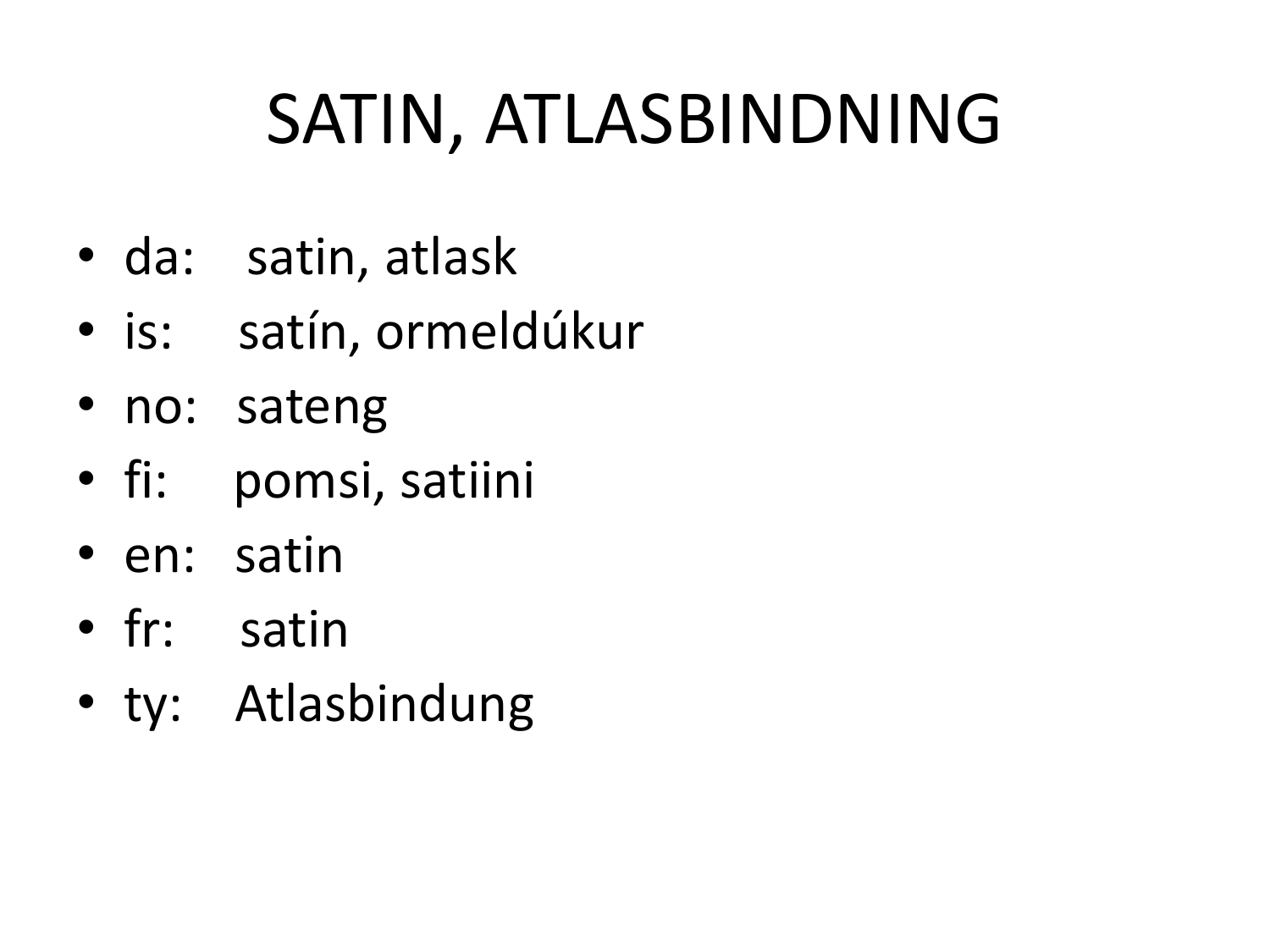# Satin: Svensk definition

• En av grundbindingarna karakteriserad av att alla bindepunkter åtskiljas i alla riktningar av en eller flera varptrådar och av ett eller flera inslag. Rapporten består altid avsamma antal varp- som inslagstrådar. Minsta antalet ä 5.

Är skridningstalet hela tiden det samma, bildas skönbara diagonaler i vävnaden.

En satinbindning defineras genom att man anger:

Antalet varptrådar i rapporten = det antal skaft som fordras för vävningen samt bindningens skridningstal.

Ex sv : 5-skaftad satin med skridningstal 2

da: 5-skaftet satin med skridningstal 2

no: 5-skaftet sateng med skridningstall 2,

en: 5-end satin, interruption 1

fr: satin de 5, interruption 1 eller décochement 2,

ty: 5-bindinge Atlasbindung mit Fortschreitungszahl 2

Jfr Oregelbunden satin och Skridningstal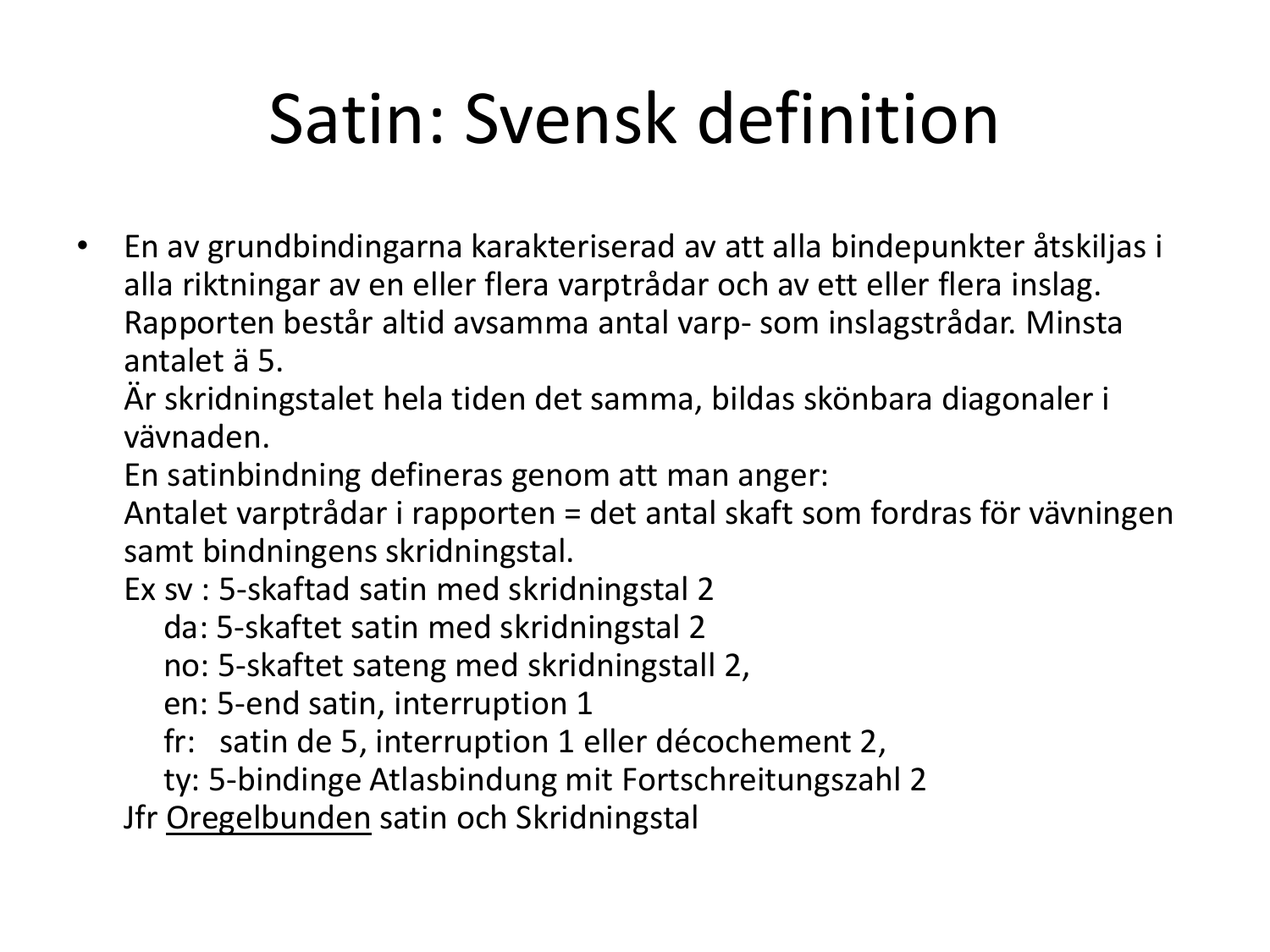## The References to HALD

- Terminological correspondance Geijer-Hald 1936
- Burnham/Cieta: Warp and Weft, 1980 illustrations
- The Nordic tradition new collaborative, multilingual terminological work in the Nordic countries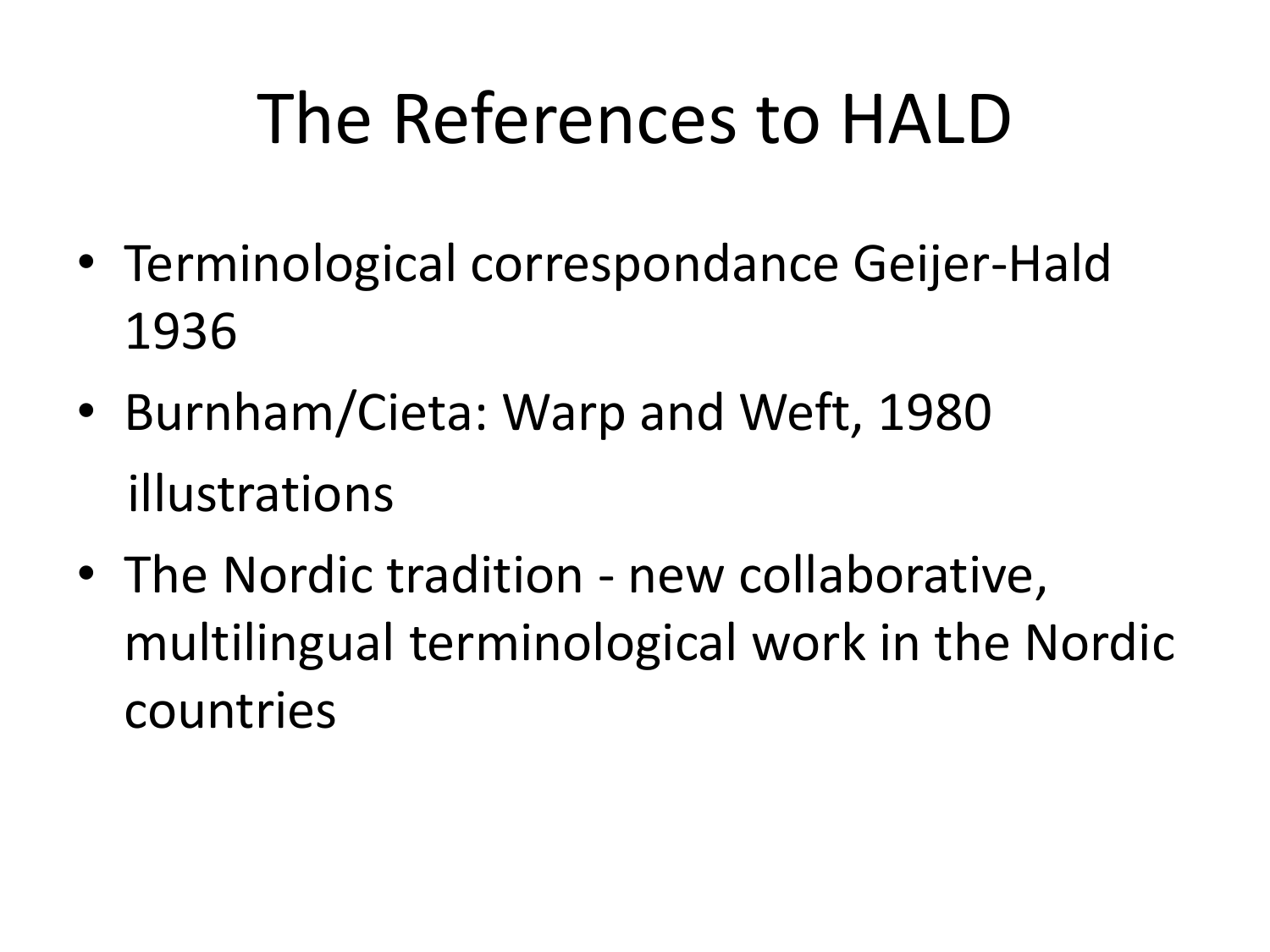#### The correspondance

Jeg er meget rørt over at Du sier at jeg har betydd noe for Deg. Jeg har jo alltid følt stor takknemmelighetsgjeld for hva Du gjorde for en fremmed nybegynner, og har oppfattet meg som Din lærling. Din generøsitet helt fra første gang jeg kom til København etter krigen, i 1945, har betydd så meget for alt mitt senere arbeide. Å ha møtt en ekte vitenskapelig ånd, uten tanke på personlig prestisje, men brennende i søken etter sannhet, og villig til å gi og dele med andre, det betyr noe avgjørende for en som begynner på en vitenskapelig bane. All smålighet en støter på senere i livet kan ikke skade en når man har møtt denne holdning hos en beundret eldre kollega.

• Letter from M. Hoffmann to Hald 24.9.1981



• Letter from A. Geijer to Hald 22.1.1974

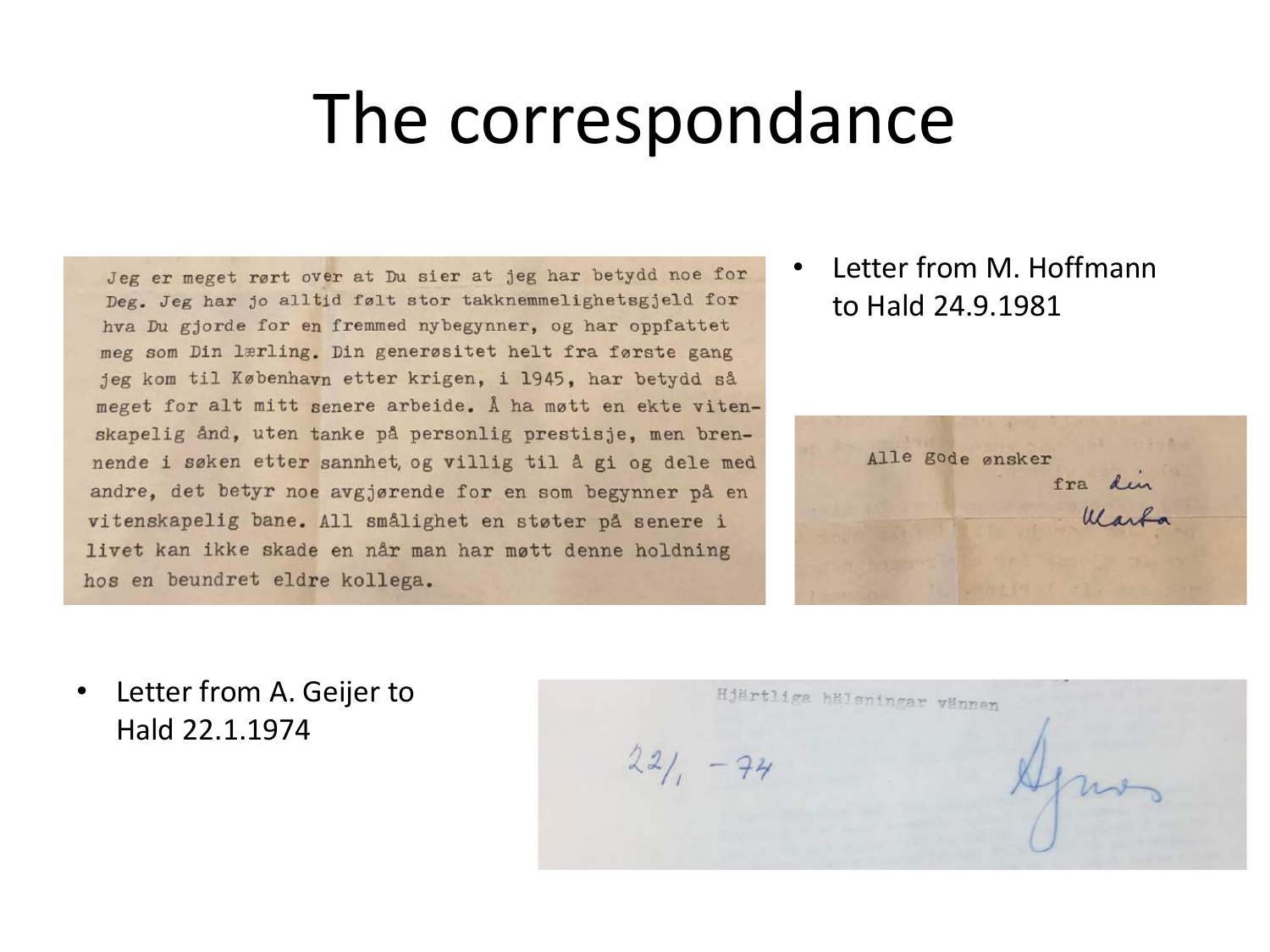### The correspondance (continued)

nTE et abatEs the wre?' rem' Ja, jeg har med megenx Betagelse hart om Elisabeths Bad. Det var saa sergeligt, alt for tidligt ogsaa i det fremmede Land.

Vi mistede her Le eren af 1. Afdl., Hans Norling Christensen, for tre "age siden. Det er ogsaa et Tab for mig. Han var en god Kollega gennem ma ge Aar . Ogsaa bare 60 Aar gl. Det er det sværette ved at rykke op i Aarene, at man mister for mange omkring sig.

Vi maa glaxie os ved de Venner vi har, Tak for Dit Venskab gennem mange Aar. Ses vi ikke hernede, naar Vaarne kommer tilbage til os. Det skulde være skønt.

Hjerteligste Milsener

Din hngv.

• Draft for letter from Hald to Toini-Inkeri Kaukonen 15.2.1970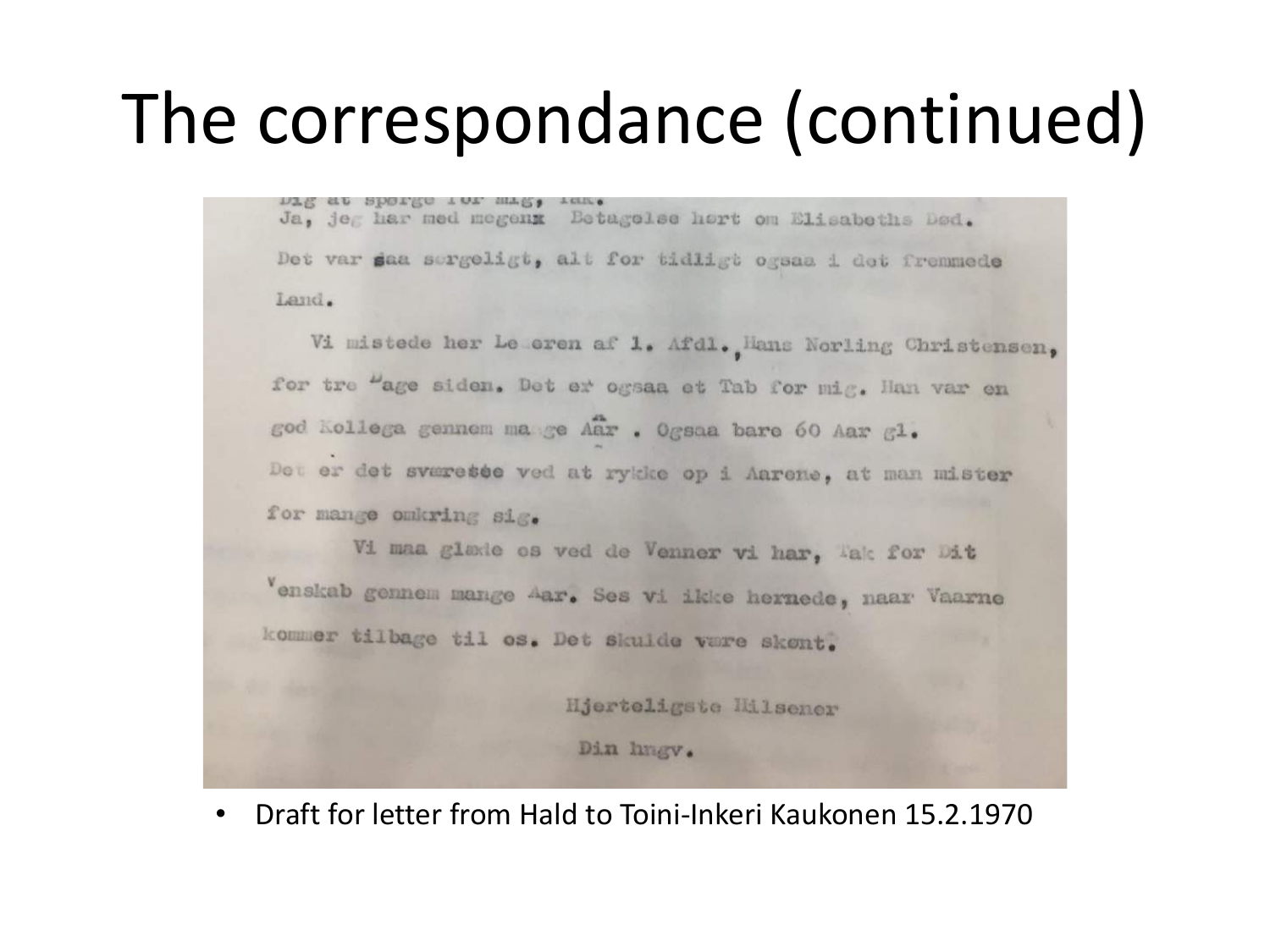# Conclusion

- Multidisciplinary work: Terminology, archival studies, gender theory, and friendship studies
- Renaissance of textile disciplines/craft work
- Cultural heritage in a digital perspective